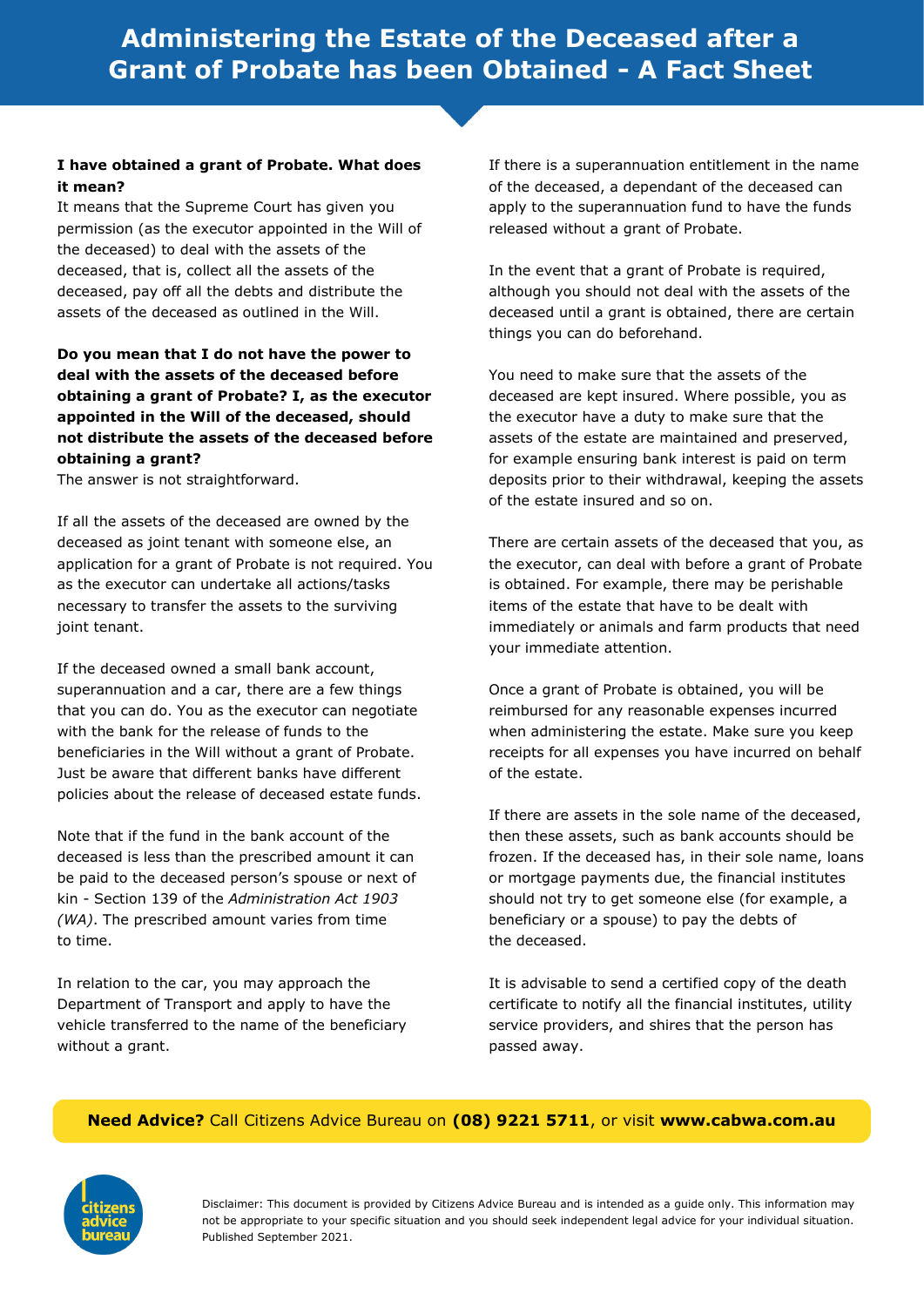# **Administering the Estate of the Deceased after a Grant of Probate has been Obtained - A Fact Sheet Continued**

On receiving such notification all the agencies which have received the notifications should then cease deducting payments from the account of the deceased person, such as taking out mortgage payments from the deceased's account or making a direct debit from the account of the deceased.

# **Are you saying that I, as the executor, am not personally liable for the debts of the deceased when the debt is in the sole name of the deceased?**

If you were the guarantor or surety on the loan that the deceased had, then you may be liable  $-$  this depends on the agreement between parties.

If the debt is in the sole name of the deceased, the financial institutes cannot ask the spouse or beneficiaries of the deceased or the executor to make payments or settle the loan of the deceased. Once the debtor is dead, the debt is a debt of the estate, not the debt of the surviving spouse or beneficiaries of the estate.

# **As the executor of the estate am I entitled to be paid for the time I spend in administering the estate of the deceased?**

Unless the will-maker has stated in the Will that the executor is to be paid, the executor — unless the executor is a lawyer — cannot invoice the estate for the time spent administering the estate. Note that you will be reimbursed for any expenses you have incurred.

For example, you will be reimbursed the filing fees you pay when filing the application for a grant of Probate.

If the will-maker has not made any provision for the executor to be paid, but all the beneficiaries of the estate agree, the executor can be paid for their time and effort in administering the estate.

### **As an executor can I distribute the estate as I think fit?**

No, you do not have the power to do this.

If the beneficiaries agree, then the distribution of the estate can be changed by parties signing a Deed of Family Arrangement.

If there is no agreement and a party wants to change the terms of the Will, then Supreme Court action has to be commenced. You as the executor will be joined as a party to such court action and the estate funds will be used for you to defend/respond to the court action.

# **How do I deal with the assets of the deceased once I have obtained a grant of Probate?**

Collect all the assets of the deceased and make a list of all the assets and liabilities (that you know) of the deceased.

Maintain the assets of the deceased - keep the assets of the deceased in good repair and pay any insurance due (you will be reimbursed later). You, as the executor, are required to maximise the returns of the estate.

#### **What is the first task I have to attend to?**

The first task would be to get a few certified copies of the Probate parchment. This will include a copy of the Will attached at the back of the parchment.

Take or send the certified copies of the Probate parchment to the financial institutes where the deceased had accounts. The accounts can now be unfrozen. You can then open a new estate account and transfer the funds into the estate account.

#### **What is an estate account?**

An estate account is an account opened in the name of the deceased, for example, the account name would be noted as "the Estate of John Smith", not an account under the name John Smith.

# **Need Advice?** Call Citizens Advice Bureau on **(08) 9221 5711**, or visit **www.cabwa.com.au**

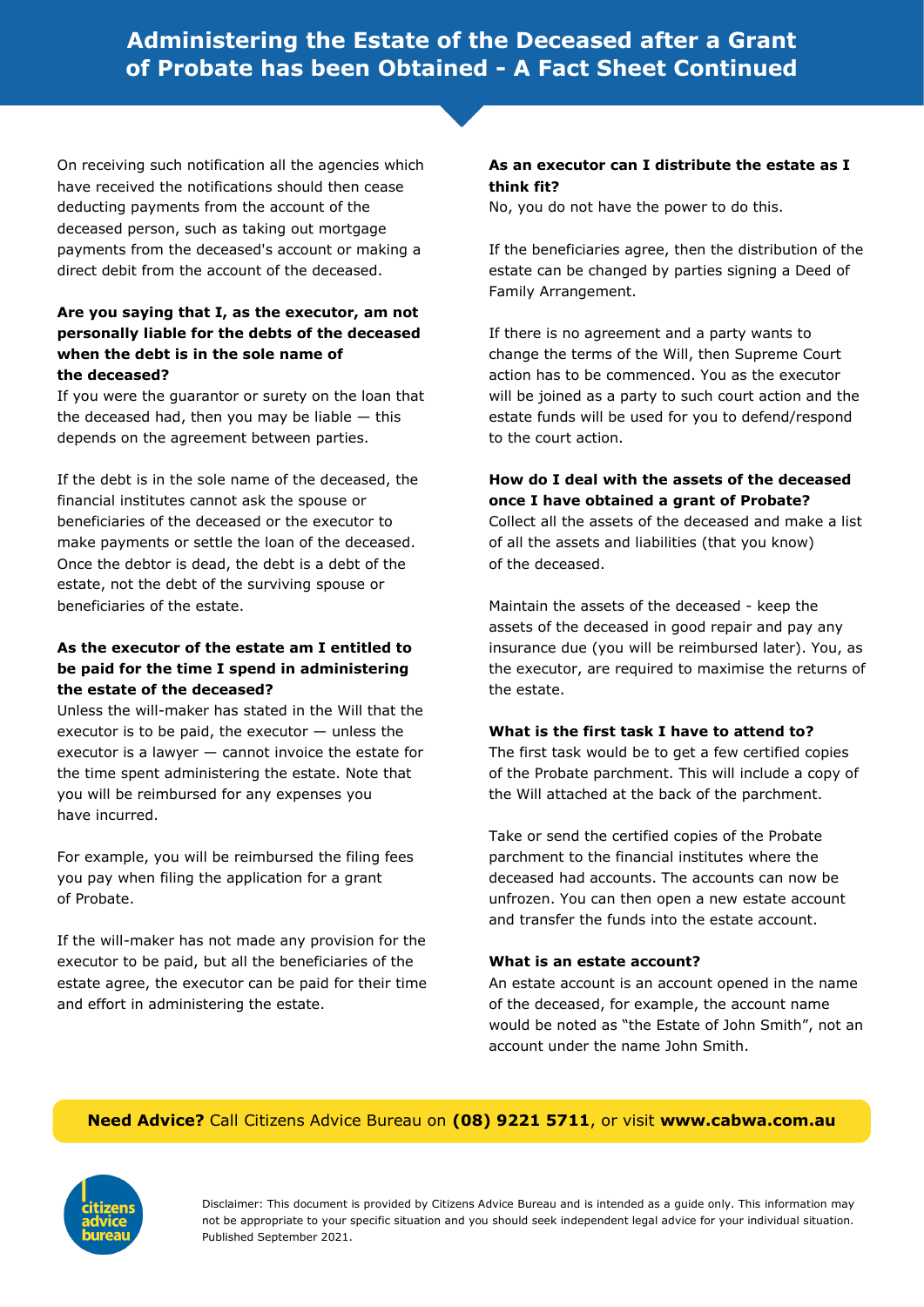**Must the estate account be opened in the same bank where the deceased had an account?** No, that is not the case.

You can open an estate account in the same bank where the account is in, or open an estate account in another bank. Once an estate account has been opened you can transfer the funds in the frozen account into the newly opened estate account.

#### **What is the next thing to do?**

Write to all agencies which are holding assets of the deceased. Include a certified copy of the Probate parchment and request that the funds to be transferred to the estate account.

Let us take this example: If in the Will the deceased has stated that an asset  $-$  such as shares  $-$  has to be transferred to an individual beneficiary, then this needs to be attended to. If the deceased has not gifted the shares to anyone, then the shares have to be sold and the funds deposited into the estate account.

It is important to keep a record of all the transactions you carry out on behalf of the estate of the deceased.

## **Let us assume that the deceased had not specified which of his three beneficiaries gets the deceased's home, but a beneficiary wants to buy the house. Is there any option for this to take place?**

If the beneficiaries agree, then the beneficiaries, and you as the executor (having obtained a grant of Probate) can enter into a Deed of Family Arrangement to change the terms of the Will.

Note that a Deed of Family Arrangement can only be entered into after a grant of Probate has been obtained.

At CAB we do draft Deeds of Family Arrangement.

#### **How do I deal with a property registered in the sole name of the deceased?**

If the will-maker has gifted the property to a beneficiary, when finalising the estate, the asset can be transferred to that beneficiary. You as the executor can organise this yourself or you can have this task attended to by a settlement agent. The fee for the service of the settlement agent comes out of the estate account.

If the property is not gifted to anyone, then the property has to be sold. This is a task you can do yourself or have a real estate agent deal with this.

#### **How do I deal with the debts of the deceased?**

All debts of the deceased should be paid first before the estate is distributed. But do not attend to this immediately after the grant of Probate is obtained.

Paying off all the debts of the estate and distributing the assets of the deceased to nominated beneficiaries should be the last task you attend to as the executor.

It is advisable, in the first instance, to place a Section 63 Notice.

#### **What is a Section 63 Notice?**

A Section 63 Notice is a notice that the executor can place in the Death Notice section of the West Australian newspaper and in the Government Gazette. The Notice would state that you have obtained a grant of Probate and that you are now the executor of the estate.

If the deceased owed anyone a debt, the creditor must come forward within one month of the Section 63 Notice being placed to put forward their claim. If a creditor does not come forward within that timeframe, then the executor will distribute the assets in accordance with the terms of the Will.

#### **Need Advice?** Call Citizens Advice Bureau on **(08) 9221 5711**, or visit **www.cabwa.com.au**